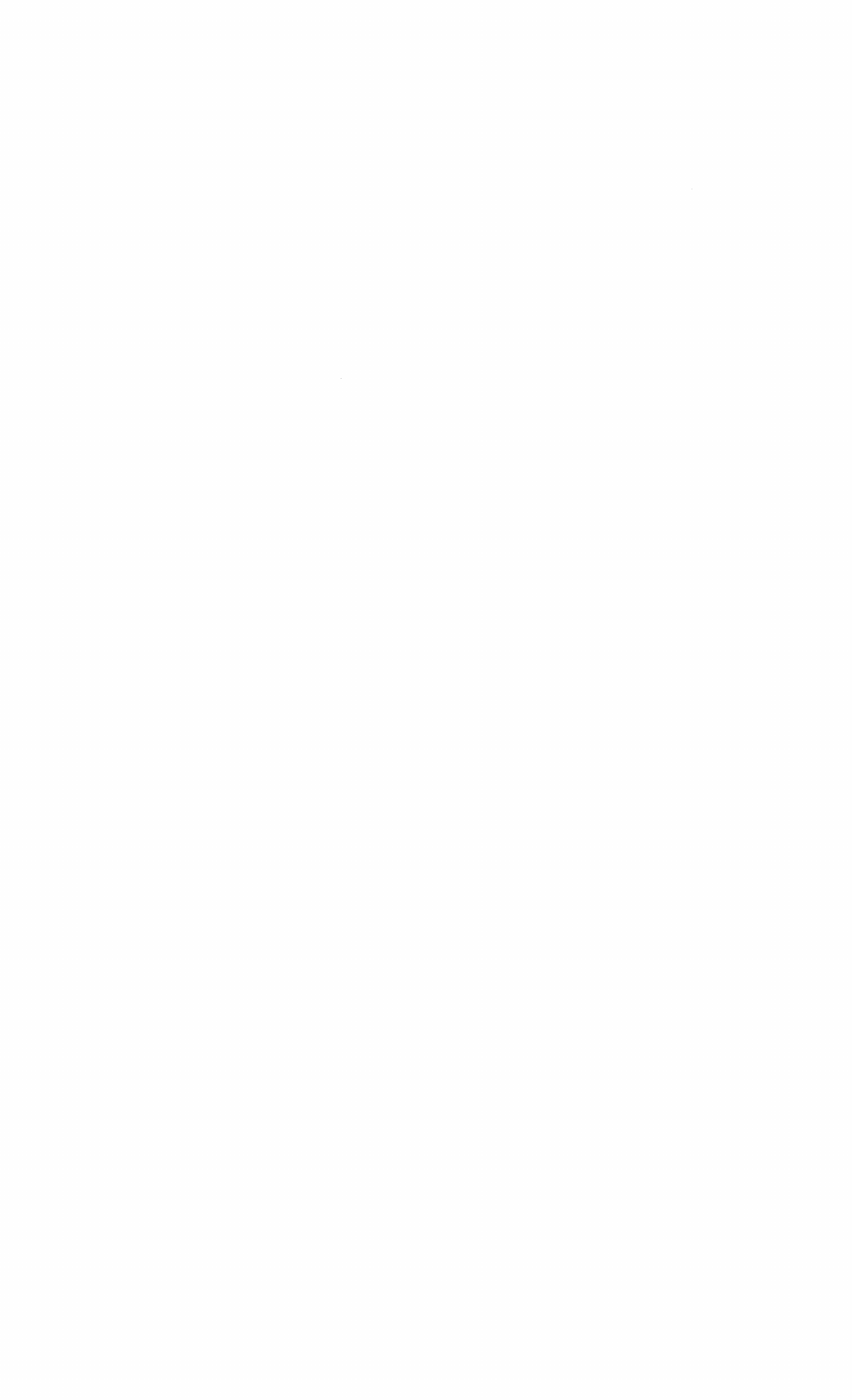**IN RE:** 

## **SCHOOL BOARD - EDUCATIONAL FACILITY STUDY AND ATTENDANCE ZONE REVISION - PRESENTATION BY CONSULTANT FIRM - BOND. COMET. WESTMORELAND & HINER**

CJJ '---\_J

Dr. Wise introduced Mr. Douglas Westmoreland with BCWH representing the firm that the School Board would like to contract with to provide the Educational Facility Study and Attendance Zone Revision for the School System. Mr. Westmoreland gave the following presentation:



| Educational Facilities Study & Attendance Zone Revision<br>March 6, 2002                                                                                                                                                                                                                                                                                                                          |
|---------------------------------------------------------------------------------------------------------------------------------------------------------------------------------------------------------------------------------------------------------------------------------------------------------------------------------------------------------------------------------------------------|
| <b>Study Objectives</b>                                                                                                                                                                                                                                                                                                                                                                           |
| • Complete elementary school K-5<br>realignment through rezoning<br>• Validate the need for a new middle<br>school - plan for redefined middle school<br>attendance zones when new middle<br>school opens<br>• Identify facility improvements to<br>accommodate projected growth<br>• Provide for ongoing system-wide<br>maintenance with a long-range CIP for<br>planning and budgeting purposes |
|                                                                                                                                                                                                                                                                                                                                                                                                   |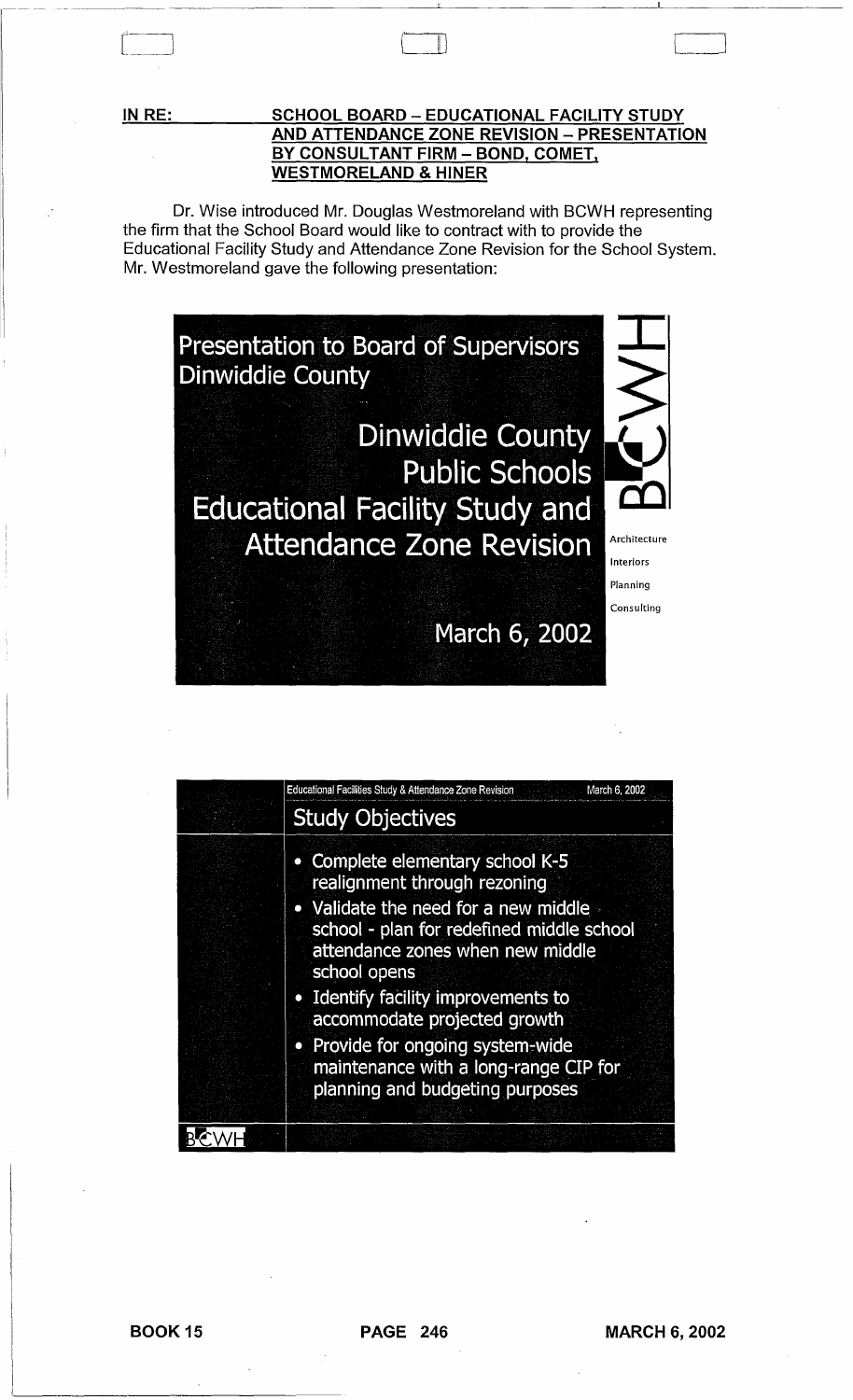| Educational Facilities Study & Attendance Zone Revision | March 6, 2002 |
|---------------------------------------------------------|---------------|
| Benefits of Strategic Planning                          |               |
| • Predict the future<br>Anticipate the needs            |               |
| • Eliminate surprises                                   |               |
| Process, not single point in time                       |               |
| • Tools for yearly updates                              |               |
|                                                         |               |
|                                                         |               |
|                                                         |               |
|                                                         |               |

 $\mathcal{L}^{\text{max}}$ 

| DirvichleCounty PublicSchools                                                               |                |                        |                    |                  |                      |  |
|---------------------------------------------------------------------------------------------|----------------|------------------------|--------------------|------------------|----------------------|--|
| Rapored Roject Schedule                                                                     |                |                        |                    |                  |                      |  |
| <b>SHELL AND STRIVE STRIVES AND STRIVES AND STRIVES AND STRIVES AND STRIVES AND STRIVES</b> |                |                        |                    |                  |                      |  |
| Wrkdcn&Schedle                                                                              |                |                        |                    |                  |                      |  |
| <b>Rojed Kokof Meding</b>                                                                   |                |                        |                    |                  |                      |  |
| School Board Resertations                                                                   |                | ٠                      | ♦                  |                  |                      |  |
| <b>Alendonce Zoring</b>                                                                     |                |                        |                    |                  |                      |  |
| Deskpoblabas                                                                                | <b>RECORDS</b> |                        |                    |                  |                      |  |
| <b>Eskbishplaningparanetes</b>                                                              | ST 1919        |                        |                    |                  |                      |  |
| Rojed 15yearendment                                                                         | <b>REDUCE</b>  |                        |                    |                  |                      |  |
| Detemineplanringzanes                                                                       | <b>RALLAR</b>  |                        |                    |                  |                      |  |
| Deveposerados                                                                               |                | 不要 林本                  |                    |                  |                      |  |
| <b>Advergional Advertisions</b>                                                             |                | 建設機構                   |                    |                  |                      |  |
| Estadishpeleredscendio                                                                      |                | BW                     |                    |                  |                      |  |
| <b>Ruicddags</b>                                                                            |                |                        | <b>MARKANA</b>     |                  |                      |  |
| Find approved                                                                               |                |                        |                    |                  |                      |  |
| Implement the plan/RR                                                                       |                |                        |                    | <b>MARK 1984</b> | <b>BARK VIDEO AL</b> |  |
| ModeSchool                                                                                  |                |                        |                    |                  |                      |  |
| Ragamaanimalian                                                                             |                |                        |                    |                  |                      |  |
| <b>DAScrobid</b>                                                                            |                |                        |                    |                  |                      |  |
| Student shootbying                                                                          |                |                        |                    |                  |                      |  |
| Deigncommitted stevists                                                                     |                |                        |                    |                  |                      |  |
| Stestudy                                                                                    |                |                        |                    |                  |                      |  |
| Steanad                                                                                     |                |                        |                    |                  |                      |  |
| <b>Budget</b>                                                                               |                |                        |                    |                  |                      |  |
| Daignandiansitualon                                                                         |                |                        |                    |                  |                      |  |
| <b>Henericry School</b>                                                                     |                |                        |                    |                  |                      |  |
| Craette                                                                                     |                |                        |                    |                  |                      |  |
| Ragamaanimaa                                                                                |                |                        |                    |                  |                      |  |
| <b>Eisingfailtyandyis</b>                                                                   |                |                        |                    |                  |                      |  |
| Determecapaties                                                                             | ttioone        |                        |                    |                  |                      |  |
| Findizescape finalreardbudget                                                               |                |                        |                    |                  |                      |  |
| Impenentaion                                                                                |                |                        |                    |                  |                      |  |
| <b>H</b> d <sub>1</sub> Schad                                                               |                |                        |                    |                  |                      |  |
| Craette-indudecrearde/                                                                      |                | ◆                      |                    |                  |                      |  |
| Ragamaanimajan                                                                              |                |                        |                    |                  |                      |  |
| <b>Eisingfadityandyis</b>                                                                   |                |                        |                    |                  |                      |  |
| Designatings                                                                                |                |                        |                    |                  |                      |  |
| <b>OPHarring</b>                                                                            |                |                        |                    |                  |                      |  |
| Eisifirgfadilyandyis                                                                        |                | <b>SAGARE (SE 305)</b> |                    |                  |                      |  |
| Environmental                                                                               |                |                        |                    |                  |                      |  |
| Studud                                                                                      |                |                        |                    |                  |                      |  |
| ΝP                                                                                          |                |                        |                    |                  |                      |  |
| Radis                                                                                       |                |                        |                    |                  |                      |  |
| Prioritize/schedUe                                                                          |                |                        | <b>All Section</b> |                  |                      |  |
| <b>Buddet</b>                                                                               |                |                        | أبحثت              |                  |                      |  |
| Cede l0yearplan                                                                             |                |                        |                    | <b>SINGLE</b>    |                      |  |

 $\frac{1}{\sqrt{2}}$ 

 $\mathbb{Z}$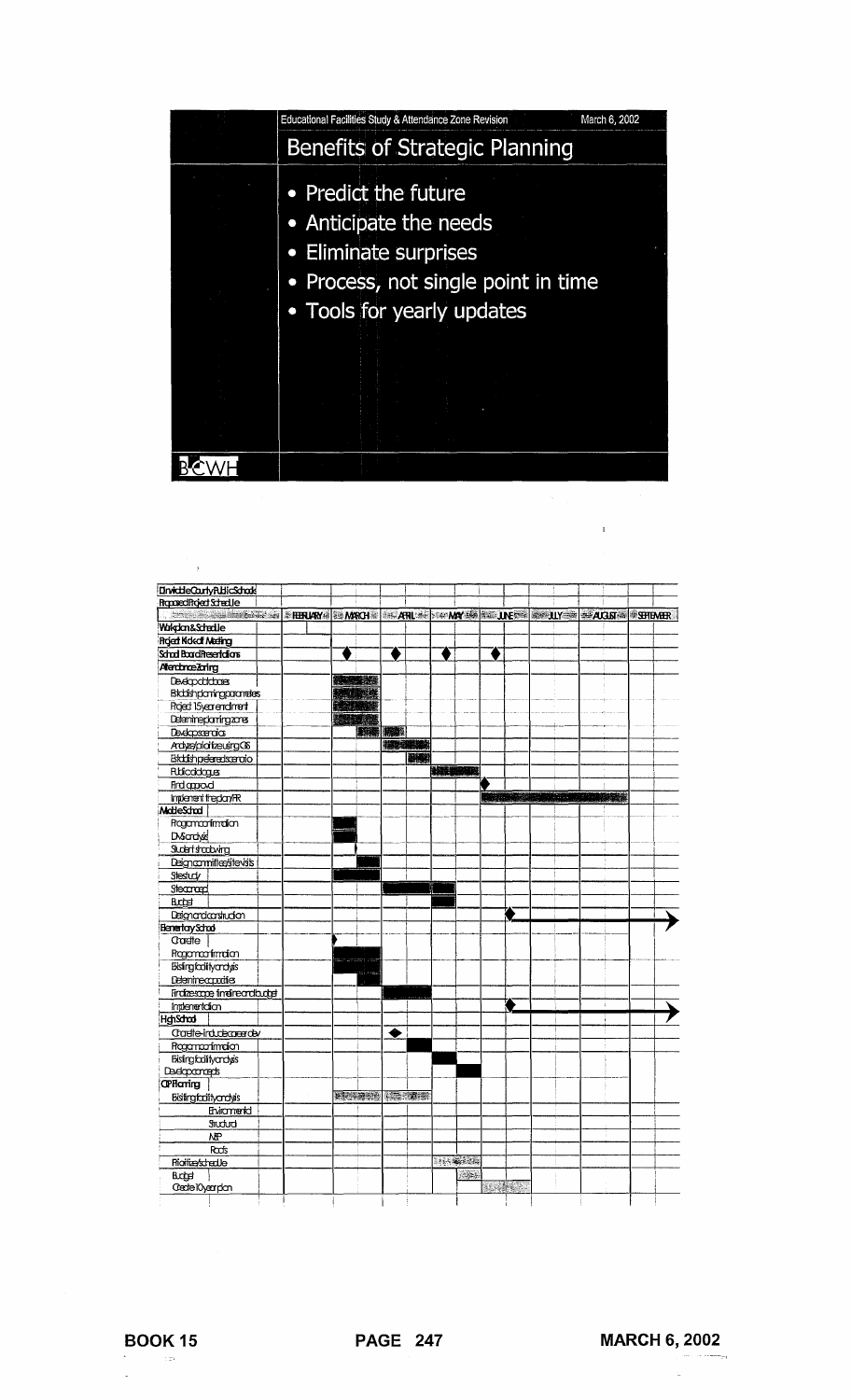| Educational Facilities Study & Attendance Zone Revision<br>March 6, 2002.                                                                                                                                                                                                    |
|------------------------------------------------------------------------------------------------------------------------------------------------------------------------------------------------------------------------------------------------------------------------------|
| <b>Zoning Organization</b>                                                                                                                                                                                                                                                   |
| <b>Steering Committee</b><br><b>School Personnel and County Planning</b><br><b>Consultant Team</b><br><b>Eperitus</b><br><b>BCWH</b><br><b>Timmons, Information Services</b><br>Dr. Carl Chafin, Enrollment Projections/Analysis<br>Ken Poore, Demographics<br>The Community |
|                                                                                                                                                                                                                                                                              |

| Educational Facilities Study & Attendance Zone Revision<br>March 6, 2002                                                                                       |
|----------------------------------------------------------------------------------------------------------------------------------------------------------------|
| Role of Steering Committee                                                                                                                                     |
| . To provide working knowledge of<br><b>Dinwiddie County and its schools</b><br>• To establish meaningful parameters by<br>which alternatives can be evaluated |
| • To analyze possible boundary scenarios<br>based on parameters                                                                                                |
| • To facilitate community dialoque<br>regarding alternatives                                                                                                   |
| • To select and rank top alternatives                                                                                                                          |
| • To recommend attendance boundaries<br>to the School Board                                                                                                    |
|                                                                                                                                                                |
|                                                                                                                                                                |

|                           | Educational Facilities Study & Attendance Zone Revision                                                                                                                                                                                                | March 6, 2002 |
|---------------------------|--------------------------------------------------------------------------------------------------------------------------------------------------------------------------------------------------------------------------------------------------------|---------------|
|                           | <b>Attendance Zone Project Scope</b>                                                                                                                                                                                                                   |               |
| Enrollment<br>Projections | • Gather Data<br>$-2000$ Census<br>- Triennial School Census<br>- School District History and Projections<br>- County Planning<br>• Creation of Database<br>Analysis and Compilation of Data<br>• Workshops with Steering Committee<br>Schedule: March |               |
|                           |                                                                                                                                                                                                                                                        |               |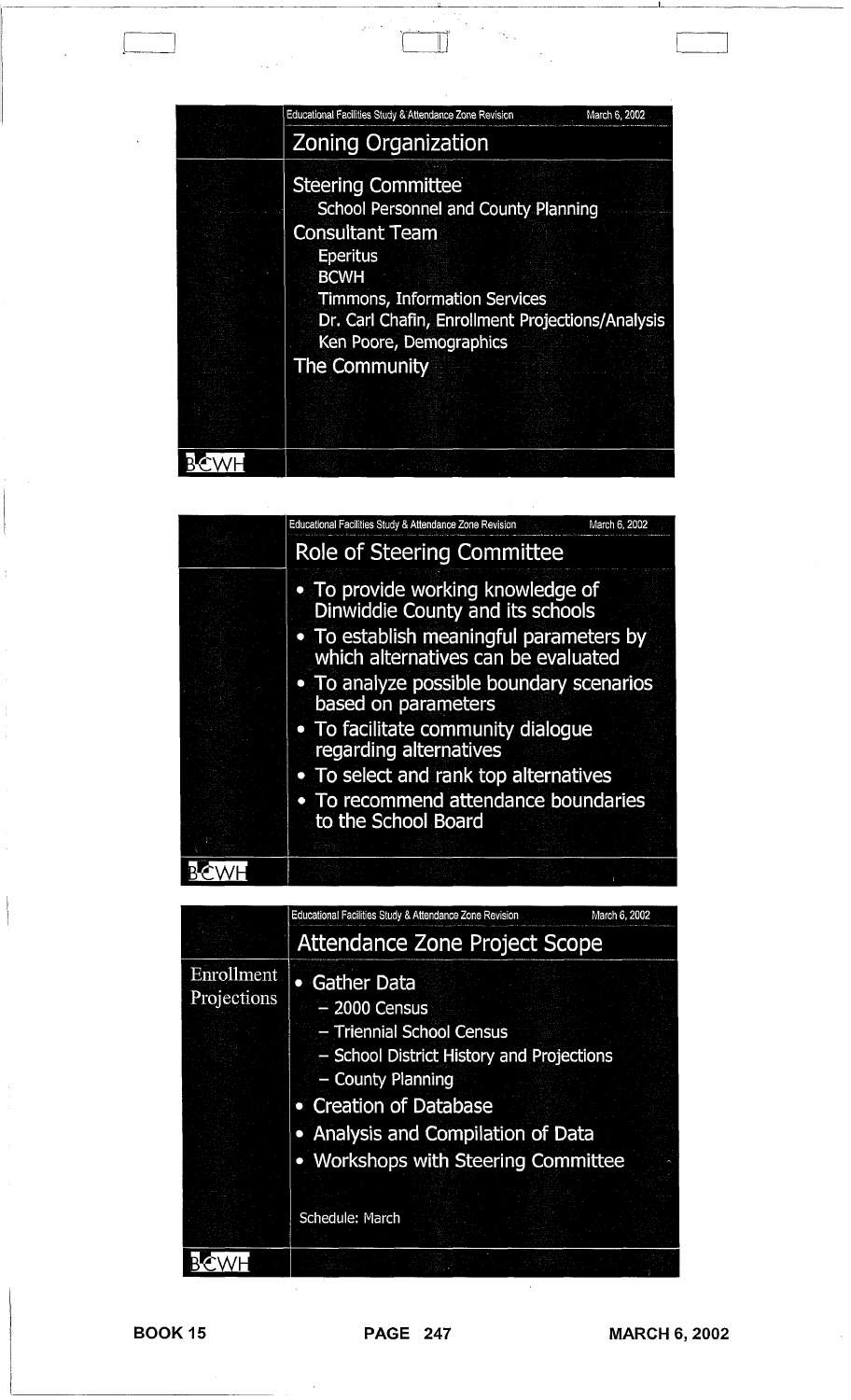|                                                  | Educational Facilities Study & Attendance Zone Revision<br>March 6, 2002                                                                                                                                                                                                                                                                                            |  |
|--------------------------------------------------|---------------------------------------------------------------------------------------------------------------------------------------------------------------------------------------------------------------------------------------------------------------------------------------------------------------------------------------------------------------------|--|
|                                                  | <b>Attendance Zone Project Scope</b>                                                                                                                                                                                                                                                                                                                                |  |
| Redistricting<br>Master Plan<br><b>Using GIS</b> | <b>GIS Database Development</b><br>- ID natural boundaries<br>- Locate and map existing and proposed<br>schools, possibilities of capacity expansion<br>- School Planning coordination - student<br>body information, including enrollments<br>- County Planning coordination - planned<br>development<br>- Incorporate all data into GIS system<br>Schedule: March |  |
|                                                  |                                                                                                                                                                                                                                                                                                                                                                     |  |

|                                           |           | Educational Facilities Study & Attendance Zone Revision                                                                                                      | March 6, 2002 |
|-------------------------------------------|-----------|--------------------------------------------------------------------------------------------------------------------------------------------------------------|---------------|
|                                           |           | Attendance Zone Project Scope                                                                                                                                |               |
| Redistricting<br>Master Plan<br>Using GIS | Approval  | • Create and Evaluate Attendance<br><b>Zone Scenarios</b><br>• Public Presentations<br>• School Board Workshop<br>• Public Hearing/School Board              |               |
|                                           | Schedule: | Develop Scenarios - April<br>School Board Workshop - May 7<br>Public Hearings - Week of May 27<br>Final Approval - June 11<br>Parent Communication - June 12 |               |
|                                           |           |                                                                                                                                                              |               |

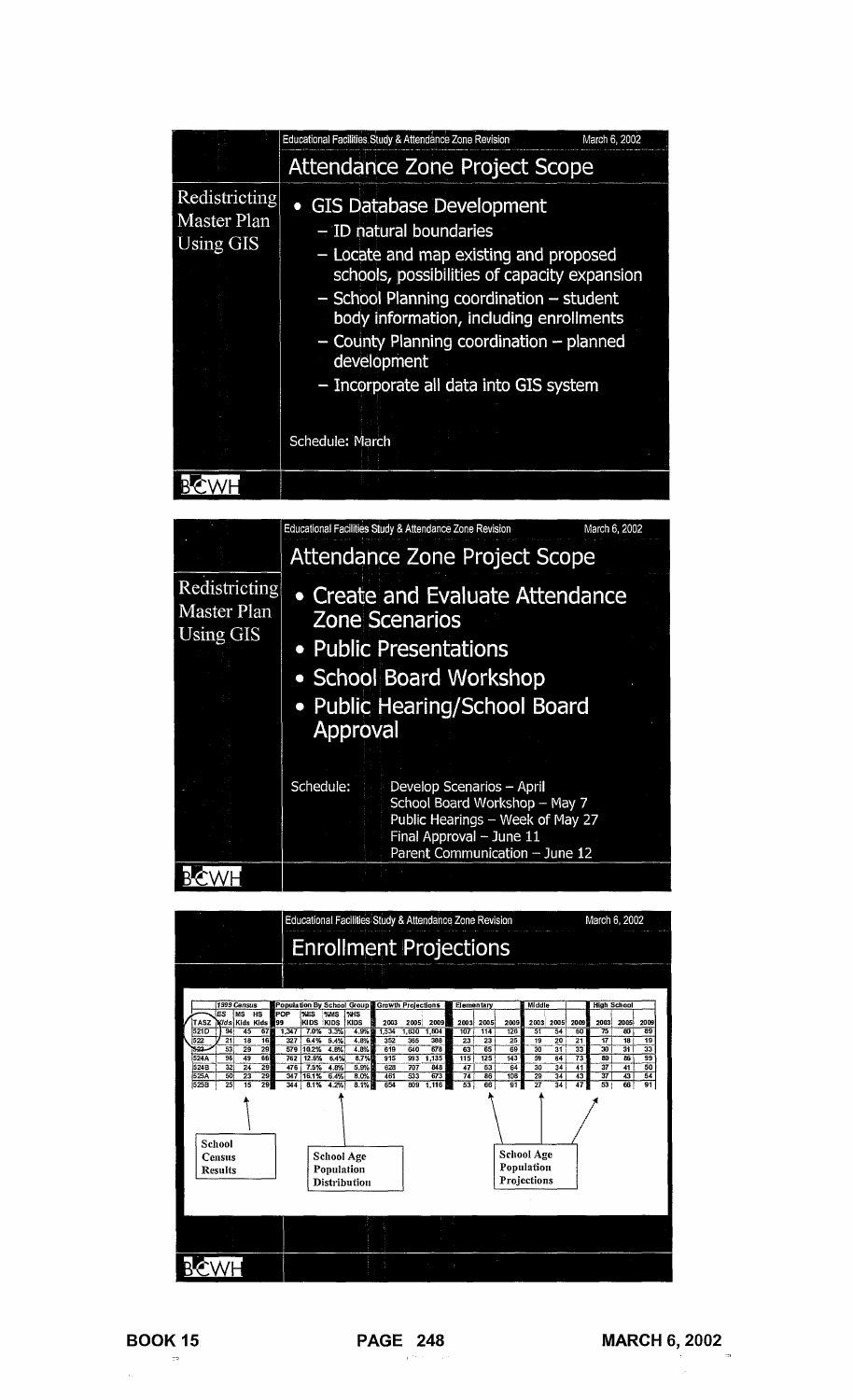

ings<br>Sings

 $\frac{1}{2} \sum_{i=1}^{n} \frac{1}{i} \sum_{j=1}^{n} \frac{1}{j} \sum_{j=1}^{n} \frac{1}{j} \sum_{j=1}^{n} \frac{1}{j} \sum_{j=1}^{n} \frac{1}{j} \sum_{j=1}^{n} \frac{1}{j} \sum_{j=1}^{n} \frac{1}{j} \sum_{j=1}^{n} \frac{1}{j} \sum_{j=1}^{n} \frac{1}{j} \sum_{j=1}^{n} \frac{1}{j} \sum_{j=1}^{n} \frac{1}{j} \sum_{j=1}^{n} \frac{1}{j} \sum_{j=1}^{n$ 

 $\mathbb{R}^2$ 



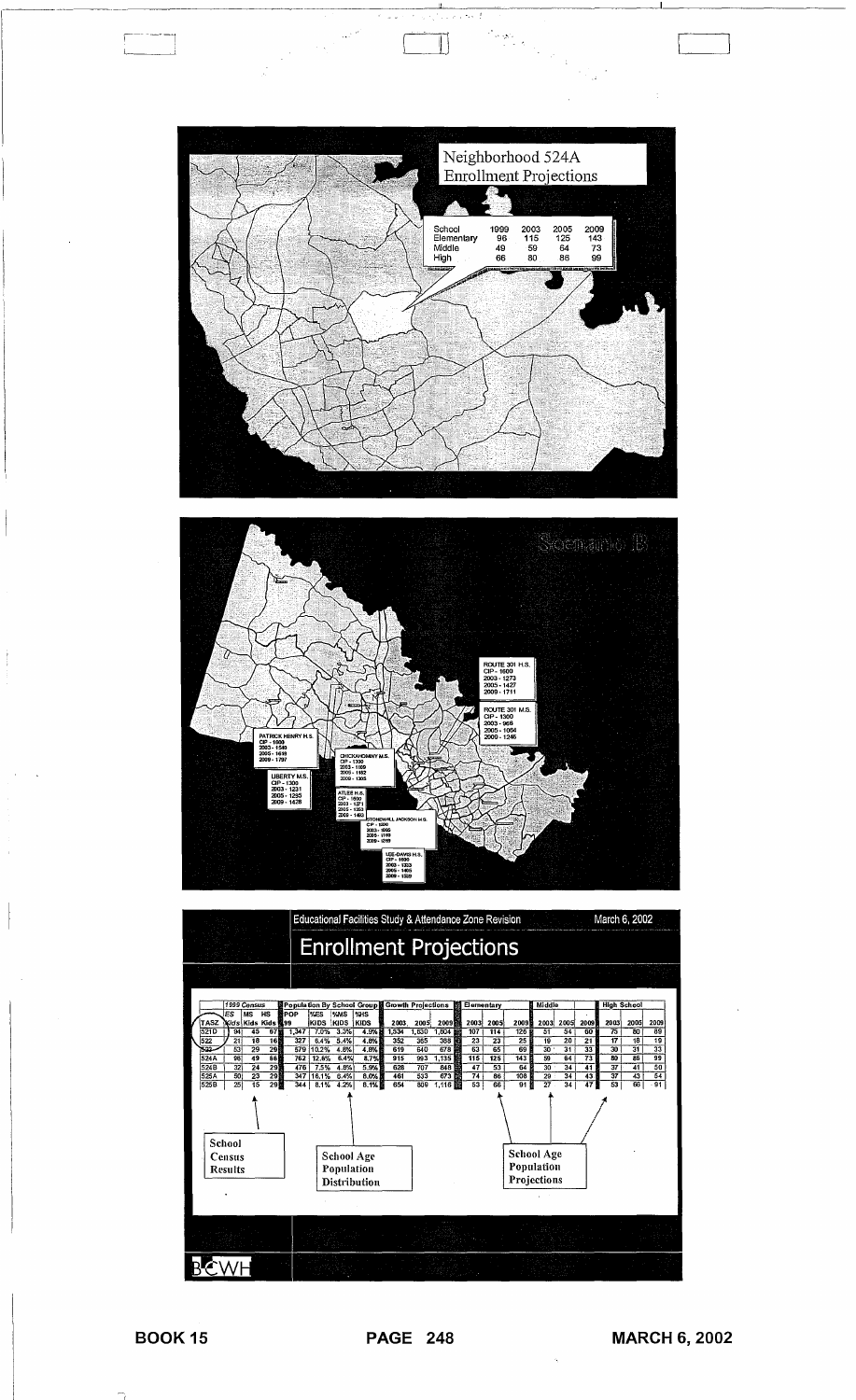| lingA\donsM<br>Schedule:                                                                                                       |                                       |
|--------------------------------------------------------------------------------------------------------------------------------|---------------------------------------|
| Rohoic - options for continued use<br>$\bullet$<br>Provide budgets for each option<br>$\bullet$                                |                                       |
| saluberios bub enoido<br>Confirm programs and determine expansion                                                              |                                       |
| Analyze spie<br>programs for K-5 delivery<br>capacity and programs to growth and<br>Provide a comparative analysis of existing | alignment                             |
| sloodos<br>aug tloor plaus of existing elementary<br>Review educational, architectural programs                                | $S^-\rm X$<br>pue qiworg<br>Inpact of |
| Elementary Schools                                                                                                             |                                       |
| Educational Facilities Study & Nttendance Zone Revision<br>March 6, 2002                                                       |                                       |

| THE REPORT OF STREET<br>school program and projected growth<br>• Review and verify existing middle                                                                                                                                                                      | Dezign<br>$1$ də $200$ puv<br>Programming |
|-------------------------------------------------------------------------------------------------------------------------------------------------------------------------------------------------------------------------------------------------------------------------|-------------------------------------------|
| <b>Niddle School</b>                                                                                                                                                                                                                                                    |                                           |
| Educational Facilities Study & Attendance Zone Revision<br>March 6, 2002                                                                                                                                                                                                |                                           |
|                                                                                                                                                                                                                                                                         |                                           |
| March<br>Schedule:                                                                                                                                                                                                                                                      |                                           |
| • Analyze location in relation to rezoning<br>· Conceptual site design and layout<br>Meeting w/ county review agencies<br>Environmental/geotechnical<br>$\bullet$<br>• Stormwater management analysis<br>• Water/sewer options<br>· Topography and site characteristics | $s$ ie Analysis                           |
| <b>Niddle School</b><br><b>2002 'Q LOIPIN</b><br>Editionism Lacisius 2/100 v Videopolia v Arianis Venisioni                                                                                                                                                             |                                           |

| <b>YaM\lingA</b>                                                                                                        | Schedule:                                         |
|-------------------------------------------------------------------------------------------------------------------------|---------------------------------------------------|
|                                                                                                                         |                                                   |
| noitiens bns<br>• Needs at Dinwiddie Middle - parity                                                                    |                                                   |
| Develop project budget and schedule<br>• Technology plan                                                                |                                                   |
| • Architectural/Educational programs<br>school program and projected growth<br><b>Review and verify existing middle</b> | Design<br>$\frac{1}{2}$ ud Concept<br>Programming |
| <b>Niddle School</b>                                                                                                    |                                                   |
| Educational Facilities Study & Attendance Zone Revision<br>March 6, 2002                                                |                                                   |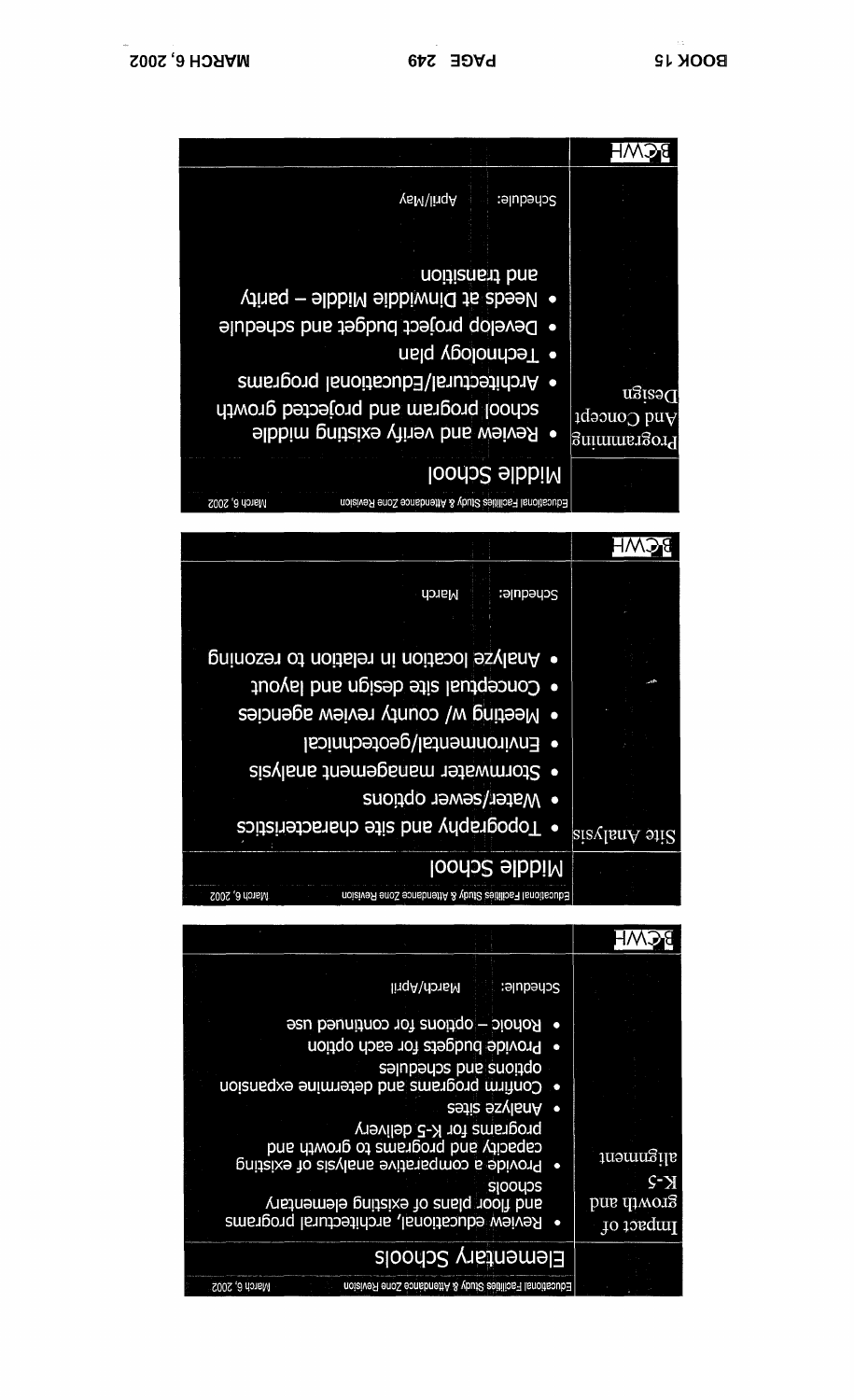

--------- -.~------~~-------"-----'--~-------c----~--~--

 $\mathbb H$ 

|                                      | <b>High School</b>                                                                                                                                                                                                                       | Educational Facilities Study & Attendance Zone Revision<br>March 6, 2002 |  |  |
|--------------------------------------|------------------------------------------------------------------------------------------------------------------------------------------------------------------------------------------------------------------------------------------|--------------------------------------------------------------------------|--|--|
| Programming<br>And Concept<br>Design | • Review and verify existing high school<br>program and projected growth $-$<br>include career development on-site<br>and off-site<br>• Architectural/Educational programs<br>• Technology plan<br>• Develop project budget and schedule |                                                                          |  |  |
|                                      | Schedule:                                                                                                                                                                                                                                | April - June                                                             |  |  |
|                                      |                                                                                                                                                                                                                                          |                                                                          |  |  |

| Educational Facilities Study & Attendance Zone Revision<br>March 6, 2002                                                                                                             |  |  |  |
|--------------------------------------------------------------------------------------------------------------------------------------------------------------------------------------|--|--|--|
| <b>Facilities Study</b>                                                                                                                                                              |  |  |  |
| • Existing Facility Analysis for educational<br>adequacy and long term maintenance<br>- Site review<br>- Building review<br>- MEP review<br>• Other facilities: school board office, |  |  |  |
| maintenance, etc.                                                                                                                                                                    |  |  |  |
| • Prioritize and budget maintenance<br>activities                                                                                                                                    |  |  |  |
| Schedule:<br>April/June                                                                                                                                                              |  |  |  |
|                                                                                                                                                                                      |  |  |  |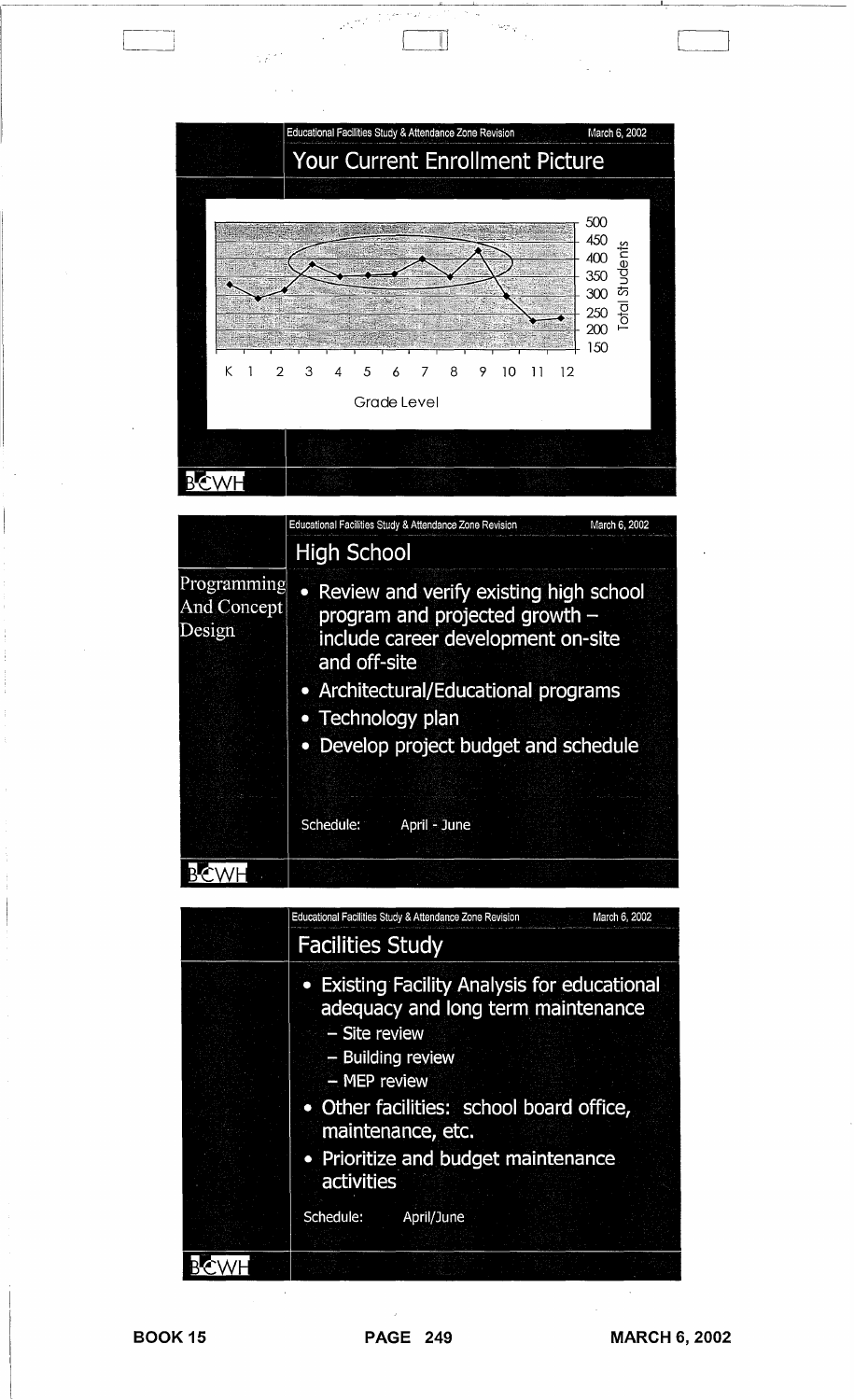| Educational Facilities Study & Attendance Zone Revision<br>March 6, 2002                                    |
|-------------------------------------------------------------------------------------------------------------|
| Long Range CIP                                                                                              |
| <b>Compilation of Ten Year Plan</b><br>$\bullet$<br>Project priorities matched to enrollment<br>projections |
| Budgets and cash flow<br>$\bullet$                                                                          |
|                                                                                                             |
| Schedule:<br>Summer, 2002 for November budgets                                                              |
|                                                                                                             |

| Educational Facilities Study & Attendance Zone Revision                                                                                                                                                                                     | March 6, 2002                                                                               |  |  |
|---------------------------------------------------------------------------------------------------------------------------------------------------------------------------------------------------------------------------------------------|---------------------------------------------------------------------------------------------|--|--|
| <b>Project Costs</b>                                                                                                                                                                                                                        |                                                                                             |  |  |
| <b>Attendance Zone</b><br>$\bullet$<br><b>Elementary Study</b><br>$\bullet$<br>Middle Schools<br>$\bullet$<br><b>High School Study</b><br>$\bullet$<br><b>Facilities Study</b><br>$\bullet$<br>Long-Range CIP<br>Presentations<br>$\bullet$ | \$66,310<br>\$19,300<br>deferred payment<br>\$13,560<br>\$78,150<br>4,800<br>\$<br>\$13,350 |  |  |
| <b>Total Study Costs</b>                                                                                                                                                                                                                    | \$195,470                                                                                   |  |  |

After a lengthy discussion between the Board members, Mr. Westmoreland, and Dr. Leland Wise, the Board felt it needed more information before they could make a decision to fund the study. The Board instructed staff to work with the consultant and school Board staff and review the proposal to see what shared costs might be included and what benefit the County might derive.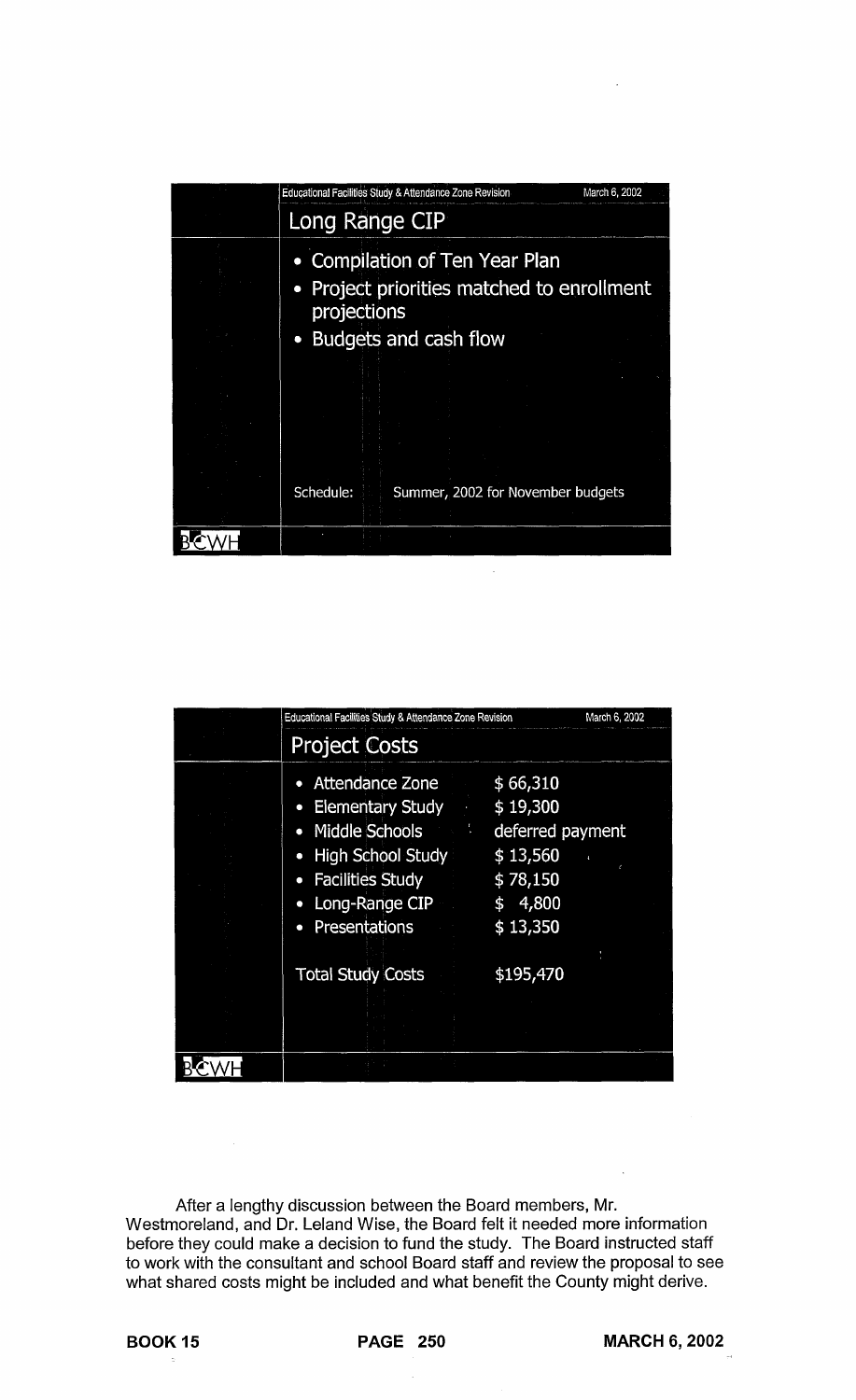## IN RE: **ADJOURNMENT**

Upon Motion of Mr. Haraway, Seconded by Mr. Clay, Mr. Moody, Mr. Clay,<br>Mr. Haraway, Mr. Bowman, Mr. Bracey, voting "Aye", the meeting adjourned at 7:33 P.M.

Edward A. Bracey, Jr.<br>Chairman

Wendy Weber Ralph

/abr

io V